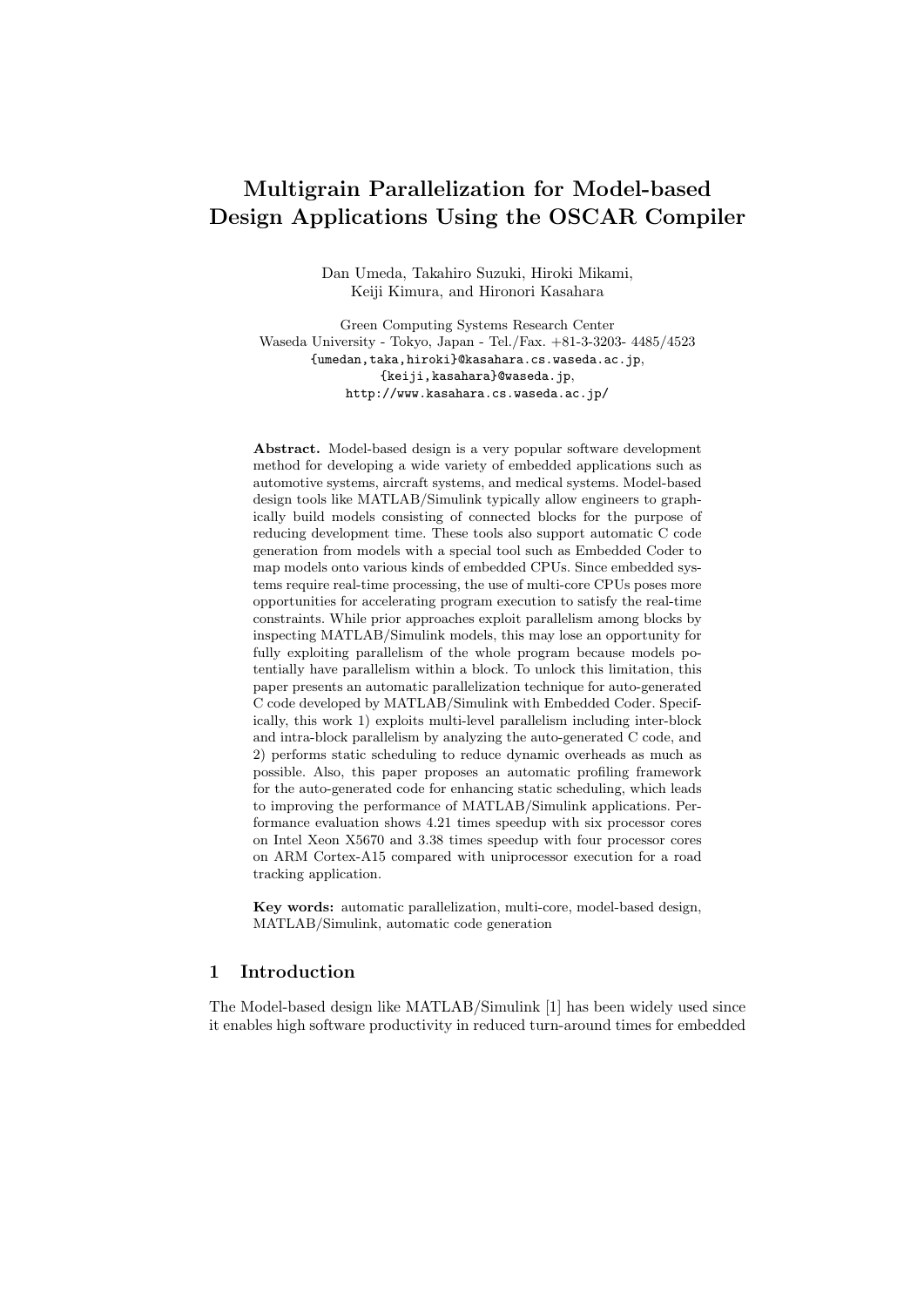systems [2]. Commercial model-based design tools support auto-code generation from a model that is represented by a block diagram [3, 4]. MATLAB/Simulink is one of the most popular tools for the model-based design of automotive systems, aircraft systems, and medical systems. This tool can generate  $C/C++$ code for embedded systems with Embedded Coder [5] (formerly known as Real-Time Workshop). The automatic code generation feature saves programmers from developing embedded applications in error-prone programming languages, however, this code generator does not optimize the application for target systems. Of course, it does not parallelize the application, even though a target system has a multi-core processor.

Several approaches have been proposed to utilize multi-cores for the application developed in MATLAB/Simulink. Some products have supported semiautomatic parallelization techniques for a multi-core processor using task partitioning by an application developer  $[6, 7]$ . These technique can achieve a functional distribution of MATLAB/Simulink application, but cannot reduce load balancing which is most important for embedded real-time application. In addition, these tools support parallel processing in limited environments for simulation using Simulink. For an automatic parallelization of MATLAB/Simulink applications, Arquimedes et al. proposed an automatic equation-level parallelization technique of a Simulink model [8]. Their approach exploited parallelism among Mealy blocks such as integrators, derivatives, unit delays and so on. However, their method is only applicable to applications for simulation including mealy blocks. This approach does not focus on embedded systems. As an automatic parallelization technique for embedded applications, Kumura et al. proposed a model based parallelization by analyzing of dependencies from block connections among Simulink blocks [9]. This technique makes it possible to perform a parallel processing by exploiting block level parallelism from a model. However, exploiting this parallelism does not always allow us to exploit the full capability of multi-cores since a granularity of task depends on how the MATLAB/Simulink users define a block. A model information is too abstract to represent multi-grain parallelism including parallelism intra-blocks such as library Simulink blocks and users customized blocks. Therefore, this may lose an opportunity for optimizations, for example, by causing unequal workload on each core.

Unlike these prior approaches, this paper proposes an automatic parallelization method using an automatic multigrain parallelizing compiler, or the OSCAR compiler [10] from auto-generated C code developed by MATLAB/Simulink. While this approach successfully analyzes the C code because it is easy for the compiler to exploit parallelism using pattern matching and the code does not require a sophisticated pointer analysis for readability and MISRA-C, it is possible that future versions of Embedded Coder could limit the analysis of parallelism. The compiler exploits both of coarse grain parallelism inter-block and loop level parallelism intra-block from the auto-generated C code. Then, the compiler adjusts a task granularity with the minimum overhead by performing inline expansion and task fusion for conditional branches to improve the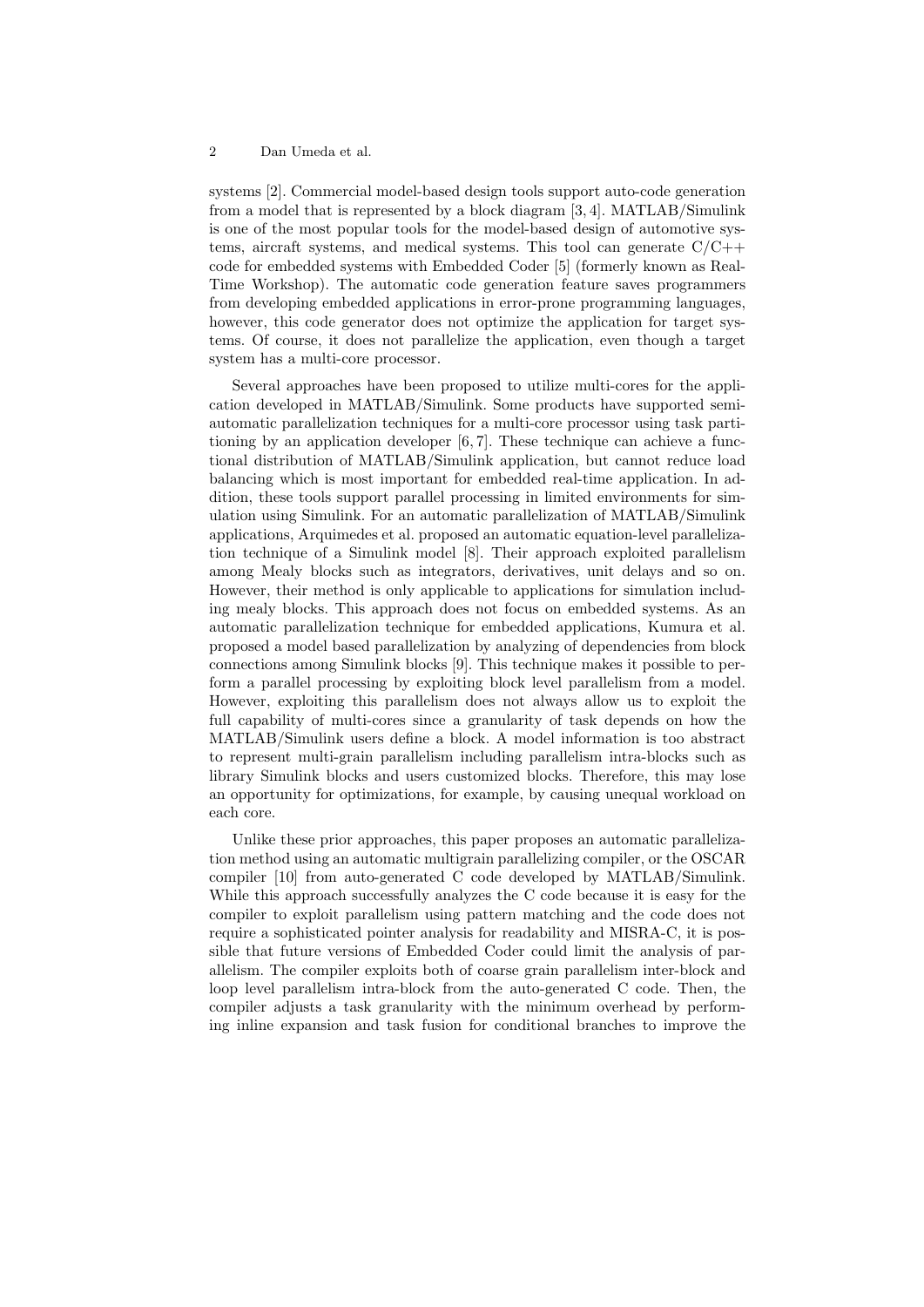utilization of each core. After optimization, the compiler assigns parallel task onto processor cores using a static task scheduling considering profiling information on MATLAB/Simulink. Then, the compiler finally generates parallelized C code regardless of target processors. Although this paper focuses on the application developed by MATLAB/Simulink, the proposed method has a potential to apply to other model-based design tools since it exploits parallelism from the auto-generated C code regardless of a grammar of the tools. The features of the proposed method include:

- **–** Fully automatic parallelization technique of the C code generated by a model-based design tool for embedded systems without dependence on a grammar of this tool.
- **–** Construction of automatic profiling framework for a MATLAB/Simulink model to improve performance of the statically scheduled parallel code.
- **–** Multigrain parallelization technique of model-based design applications that enables to overcome the limitation of the block level parallelization technique that is common in the field of model-based design.

The rest of this paper is organized as follows: Section 2 provides a framework for parallelization of model-based design applications. Section 3 introduces how to exploit parallelism from MATLAB/Simulink application using the OSCAR compiler. Section 4 describes multi-grain parallel processing method for the applications. Section 5 shows performance evaluation for the applications using the proposed method. Finally, section 6 represents some conclusions.



**Fig. 1.** Overview of the proposed framework for parallelization of model-based design applications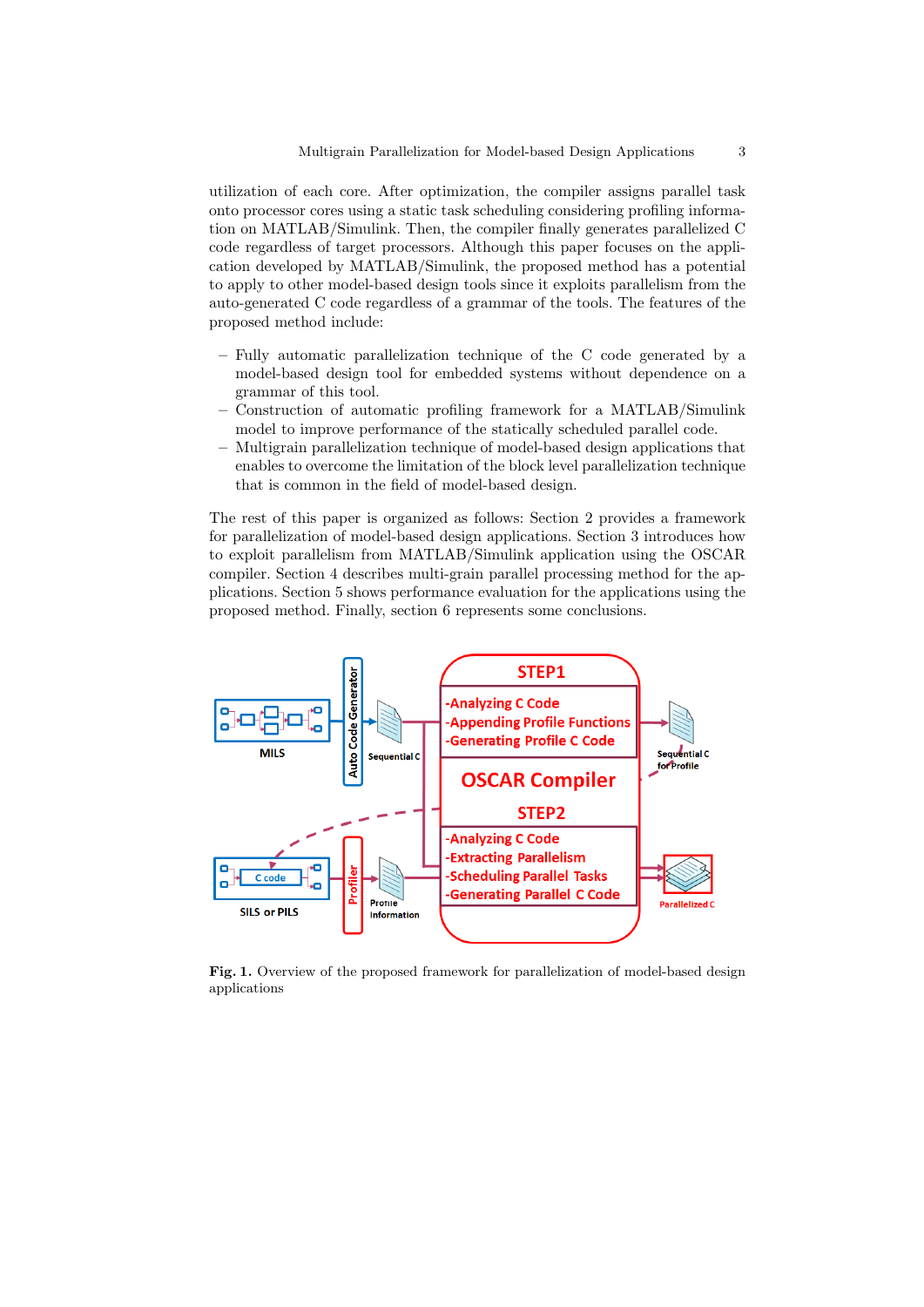# **2 Framework for Parallelization of Model-based Design Applications**

This section describes a framework for parallelization of model-based design applications. The model-based design tools with an automatic code generator like MATLAB/Simulink are widely used since it enables high software productivity for embedded systems. However, the code generator like Embedded Coder does not optimize the application for target multi-cores. Therefore, several researchers have proposed the parallelization technique for the application on multi-cores. The previous works [8] and [9] analyzed a model file *model.mdl* to exploit parallelism among blocks in the model. This may lose an opportunity to exploit the whole parallelism in the model. For example, their approaches lose to exploit hierarchical multigrain parallelism, even though a model has parallelism inner Simulink blocks. It may cause unequal workload on each core. Additionally, they depend on a grammar of the model-based design tool. Indeed, the model file *model.mdl* have changed to a new model file *model.slx* from MATLAB R2012a.

In contrast, our proposed method analyzes auto-generated C code developed by MATLAB/Simulink with Embedded Coder to exploit hierarchical multigrain parallelism which is not represented in the model file. This approach does not depend on the grammar of model-based design tools since it analyzes the code to extract parallelism. Additionally, the proposed framework uses profiling information including execution counts and time to handle dynamic features of programs such as conditional branches and fluctuations in the number of iterations of loops.

Fig.1 shows an overview of the proposed framework. At the step1, the OS-CAR compiler analyzes C code that is generated by Embedded Coder from a model. Then, the compiler instruments a sequence of C code inserting profile functions and the MATLAB/Simulink interface (MEX function [11]). This code is used to gather profiling information about a program execution on MAT-LAB/Simulink. Thereby, this framework can gather the profiling information in software-in-the-loop simulation (SILS) or processor-in-the-loop simulation (PILS) on the model-based design tool. Then, the profiler generates the profiling information during executing a model including the profile C code. At the step2, the compiler analyzes the auto-generated C code and exploits hierarchical multigrain parallelism in the whole program. After exploiting parallelism, the compiler schedules parallel tasks onto processor cores and finally generates parallelized C code using the profiling information.

# **3 Exploiting Parallelism Using the OSCAR Compiler**

This section explains a method to exploit multigrain parallelism from autogenerated C code developed by MATLAB/Simulink using the OSCAR compiler.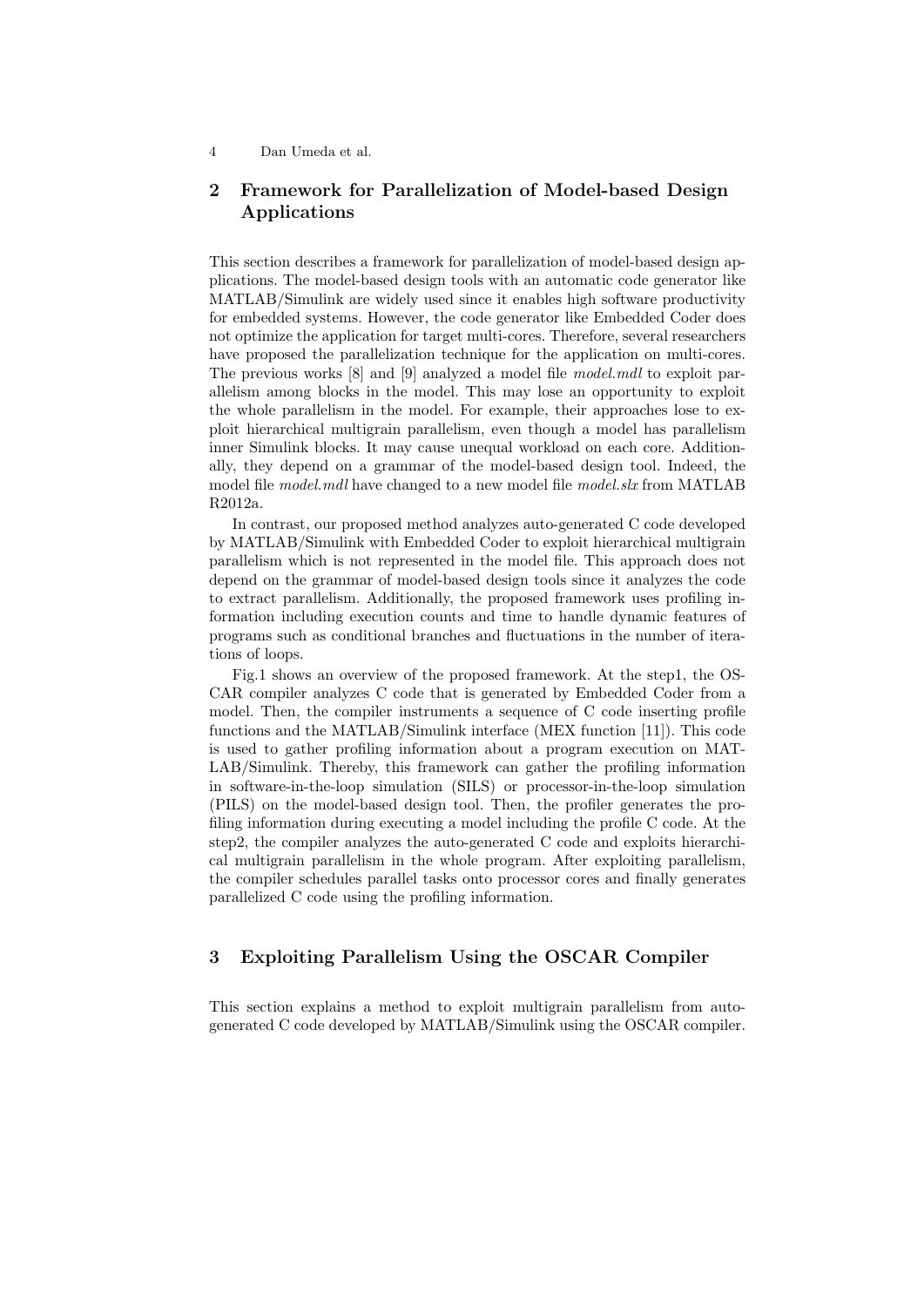

**Fig. 2.** Sample Simulink model and auto-generated C code from the model using the Embedded Coder

#### **3.1 Example of MATLAB/Simulink Application**

This paper takes an example of MATLAB/Simulink application to describe the parallelism in it. The example is simple to explain parallelism of the model, however, real applications are too sophisticated to extract all parallelism because there are many of block connections and feedback loops. Therefore, it is difficult to achieve efficient performance on multi-cores using manual parallelization. Fig.2-(a) shows a model of Sobel filter that performs edge detection of a binary image. It consists of a Const block, a Divide block, MATLAB Function blocks (user's library functions) named as CalcGx and CalcGy, and a Subsystem block named as Norm. Evidently, the model has parallelism among CalcGx and CalcGy because there is no connection among them.

Fig.2-(b) shows auto-generated C code from the model in Fig.2-(a) by Embedded Coder. A loop as shown in line 4-6 corresponds to the Divide block in Fig.2-(a). Each of functions of Sobel CalcGx and Sobel CalcGy corresponds each of the MATLAB Function blocks named as CalcGx and CalcGy in Fig.2-(a). A function of Sobel Norm corresponds to the Subsystem block named as Norm in Fig.  $2-(a)$ .

#### **3.2 Coarse Grain Task Parallel Processing**

Coarse grain task parallel processing uses parallelism among three kinds of coarse grain tasks, namely macro-tasks (MTs). Parallelism is expressed graphically as a macro-task graph (MTG) including data dependencies and control dependencies among MTs. The MTs on the MTG are assigned to processor cores by a static or a dynamic task scheduling method. As a result of the assignment, the OSCAR compiler generates parallelized C code while preserving the original semantics of the program.

**Generation of Macro-tasks** In the coarse grain task parallelization of the OS-CAR compiler, auto-generated C code from a MATLAB/Simulink model is decomposed into the MTs. The MTs include basic blocks (BBs), repetition blocks or loops (RBs), and subroutine blocks (SBs). The MTs can be hierarchically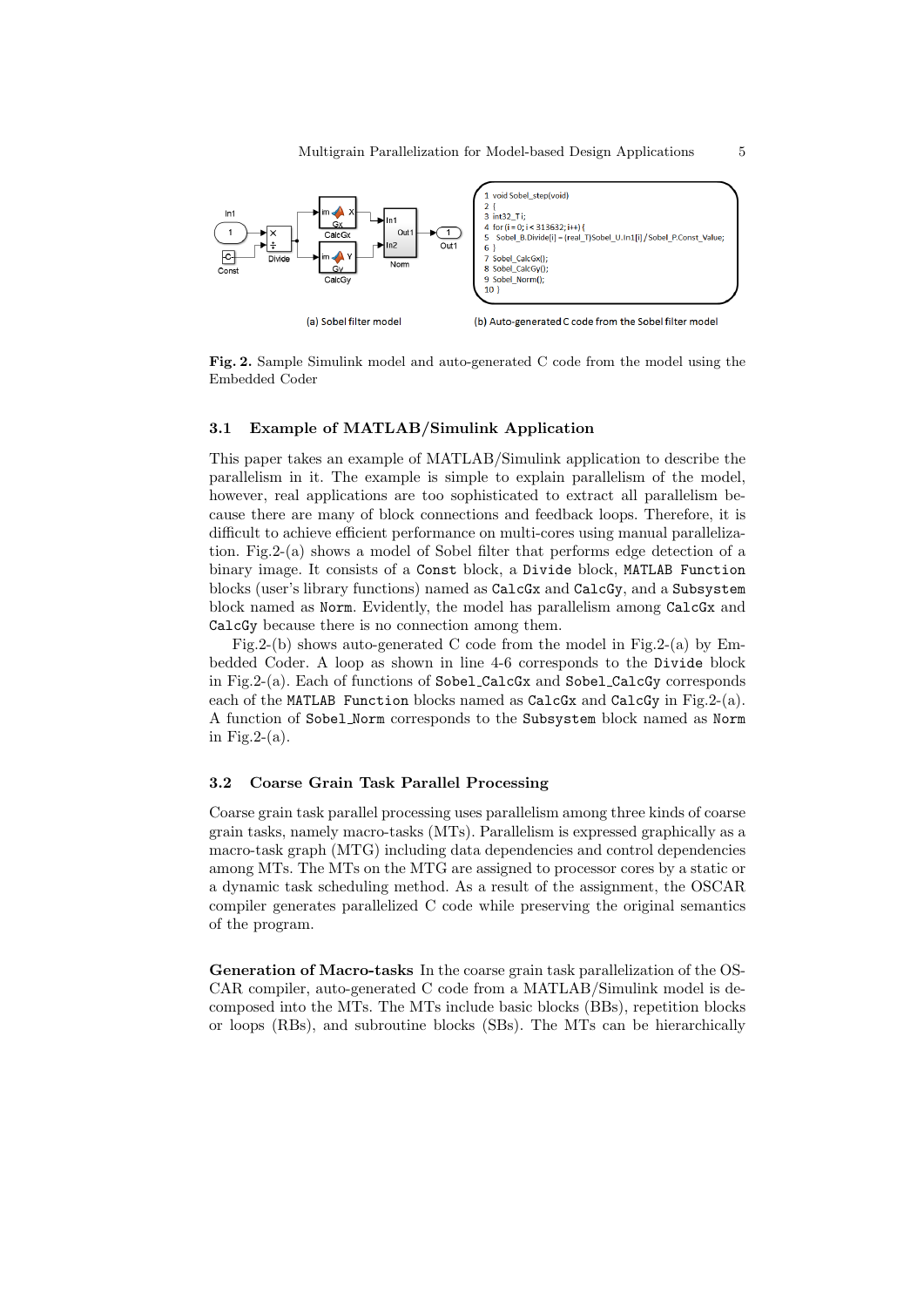defined inside each sequential loop or a function [10]. Moreover, the RB is transformed LOOP, which means the compiler analyzes this loop as a sequential loop, or DOALL which means the compiler analyzes this loop as a parallelizable loop.

**Exploiting of Coarse Grain Task Parallelism** After generation of MTs, data dependencies, and control flow among MTs are analyzed. The compiler generates a hierarchical macro-flow graph (MFG) which represents control flow and data dependencies among MTs [10].

Then, the Earliest Executable Condition Analysis [10] is applied to the MFG to exploit coarse grain task parallelism among MTs by taking into account both the control dependencies and the data dependencies. This analysis generates a hierarchical macro-task graph (MTG). The MTG represents coarse grain task parallelism among MTs. If SB or RB has nested inner layer, MTGs are generated hierarchically. Fig.3 shows a hierarchical MTG of the C code in Fig.2-(b). Nodes represent MTs. Small circles inside a node represents conditional branches, for example, bb1 and bb4 in MTG2-1. Solid edges represent data dependencies. Dotted edges in MTG2-1, MTG3-1, and MTG4-1 represent extended control dependencies. The extended control dependency means ordinary control dependency and the condition on which a data dependence predecessor of an MT is not executed. Solid and dotted arcs, connecting solid and dotted edges have two different meanings. The solid arc represents that edges connected by the arc are in AND relationship. The dotted arc represents that edges connected by the arc are in OR relationship. In an MTG, edges having arrows represents original control flow edges or branch direction.

sb2 and sb3 in MTG0 are in parallel. Therefore, block level parallelism among CalcGx and CalcGy in Fig.  $2-(a)$  are exploited from the auto-generated C code. Additionally, loop level parallelism which is not represented in Fig.2-(a) is exploited from the auto-generated C code since the compiler analyzes doall in Fig.3 as parallelizable loops. Therefore, coarse grain task parallel processing using the compiler allows us to exploit hierarchical multigrain parallelism of MATLAB/Simulink applications from the auto-generated C code.

**Scheduling of Coarse Grain Task onto Multi-cores** After exploit of hierarchical multigrain parallelism, a static task scheduling or a dynamic task scheduling is chosen for each MTG to assign MTs onto multi-cores. If an MTG has only data dependencies and is deterministic, a static task scheduling at compilation time is applied to it by the OSCAR compiler. In the static task scheduling, the compiler uses four heuristic scheduling algorithms including CP/ETF/MISF, ETF/CP/MISF, DT/CP/MISF and CP/DT/MISF [12]. The compiler chooses the best schedule from those scheduling. If an MTG is non-deterministic by conditional branches or runtime fluctuations among MTs, the dynamic task scheduling at runtime is applied to it to handle the runtime uncertainties. The compiler generates dynamic task scheduling routines for non-deterministic MTGs and inserts it into a parallelized code. The static task scheduling is generally more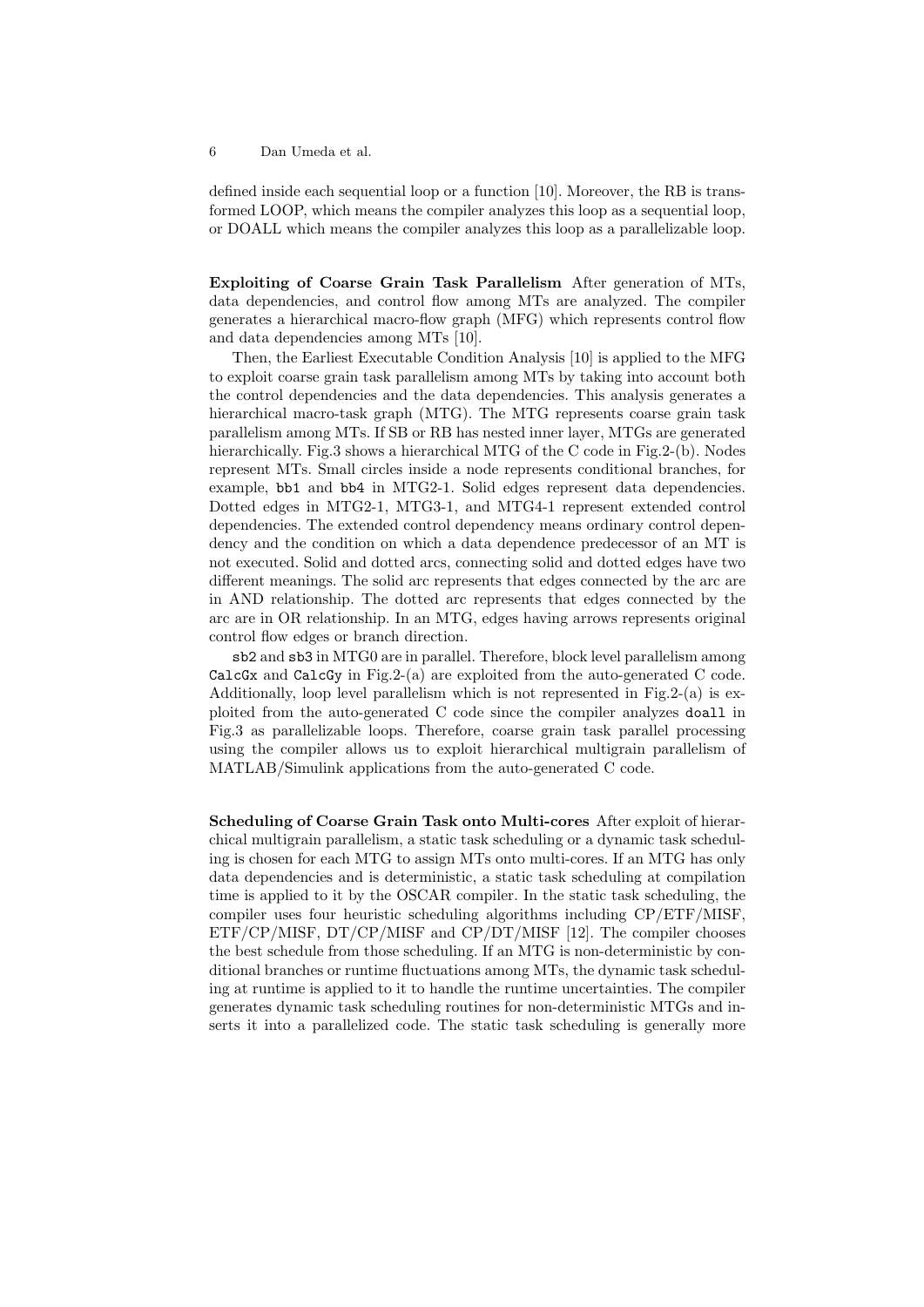

**Fig. 3.** Hierarchical MTG

effective than the dynamic task scheduling since it can minimize data transfer and synchronization an overhead without a runtime scheduling overhead.

**Parallelized C Code Generation Using the OSCAR API** The OSCAR compiler generates parallelized C code with the OSCAR API [13] that is designed on a subset of OpenMP for preserving portability over a wide range of multi-core architectures. If data is shared on threads, the compiler inserts synchronizing instructions using spin locks. Additionally, MEX functions are inserted as necessary to execute parallelized C code in the SILS or PILS on MATLAB/Simulink.

# **4 Multigrain Parallel Processing Method for MATLAB/Simulink Applications**

This section describes a proposed multigrain parallel processing method for MATLAB/Simulink applications. Embedded applications are generally executed repeatedly within a short period. Therefore, reducing overhead as much as possible is important for efficient parallel processing on multi-cores. The proposed method enables us to parallelize the application using hierarchical multigrain parallelism with a minimum overhead for embedded systems. The kernel technique is to generate the statically scheduled parallel code using multigrain parallelism. The proposal method consists of the following steps.

**step1** Automatic profiling in SILS or PILS on MATLAB/Simulink to handle dynamic features of programs.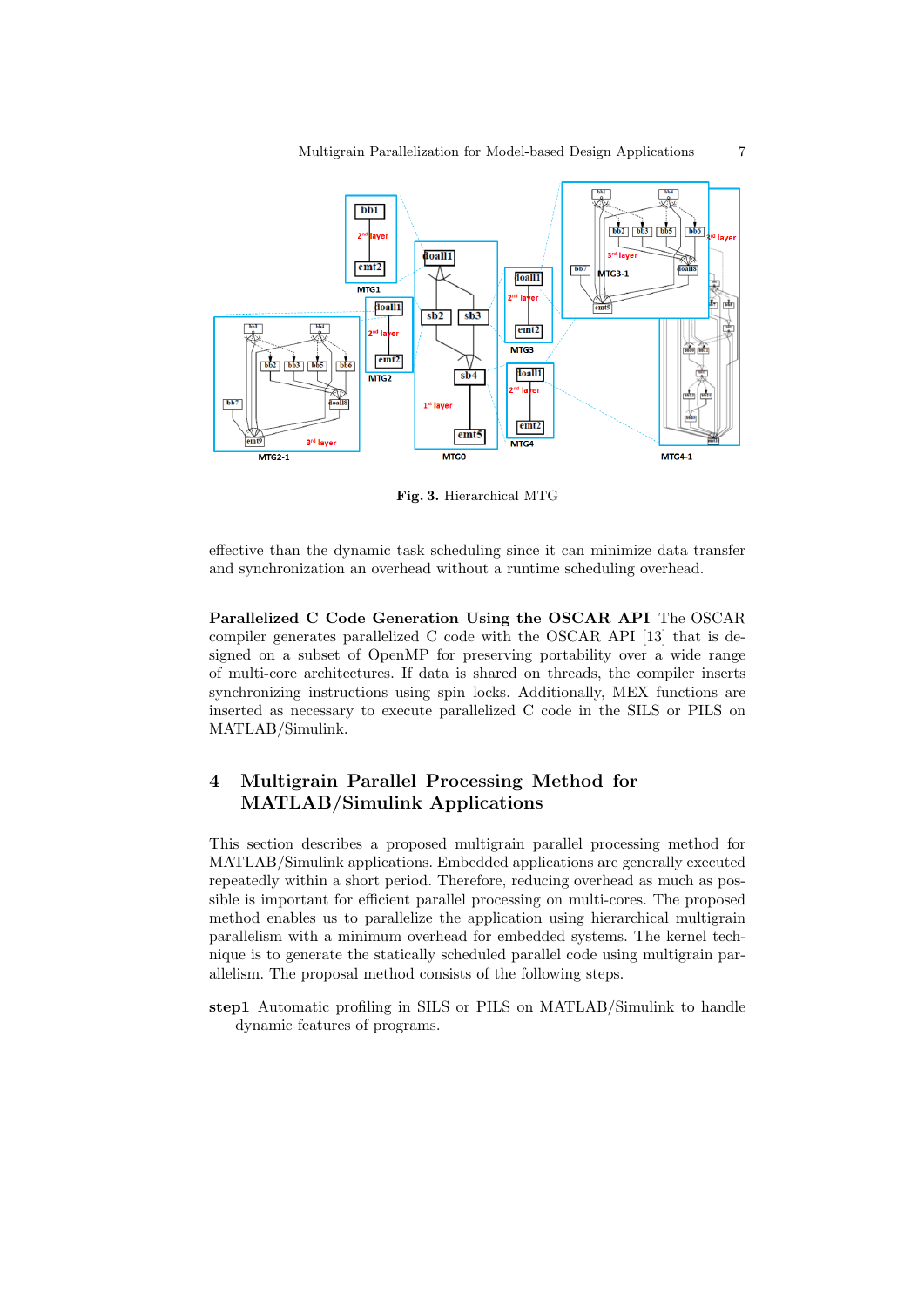- 8 Dan Umeda et al.
- **step2** Inline expansion to exploit more parallelism over hierarchies or program structure.
- **step3** Macro task fusion for conditional branches to generate statically scheduled parallel code.
- **step4** Converting loop level parallelism into task level parallelism to perform efficient parallel processing among loops and other MTs without an overhead of loop level parallelization.

The following provides details of the proposed method.

#### **4.1 Automatic Profiling in model-based development**

Profiling is an important technique for improving the preciseness of static task scheduling by a parallelizing compiler. Moreover, it is particularly effective for handling dynamic features of programs such as conditional branches and the fluctuations in the number of loop iterations. For this purpose, the compiler generates a sequence of code to collect profiling information. Additionally, MEX functions as the interface between C code and MATLAB/Simulink are inserted into this code to obtain the profiling information in the SILS or the PILS on the model-based tool. Two types of profile functions are inserted immediately before and after each MT. The one is a function to measure execution counts of each MT. This information is utilized for estimating branch probability and the number of loop iterations. The other is a function to measure the execution time of each MT. This information is utilized for optimization and the static task scheduling in the compiler. In the other words, execution counts and time in the level of MT are attained with executing the code. The profiler finally generates the profiling information including longest path, shortest path, and average path in repeated executions during executing a model including the profile C code.

#### **4.2 Inline Expansion**

The OSCAR compiler generates a hierarchical MTG to perform hierarchical parallelization [10]. It is effective to perform parallel processing for applications having large execution time, for example, simulation of scientific computation. However, real embedded applications are generally executed repeatedly within a short period. Therefore, it is not enough parallelism to parallelize efficiently in each hierarchy. Thus, the proposed method uses an inline expansion technique [14] to exploit multigrain parallelism from programs over hierarchies or nested levels. This technique analyzes parallelism after each SB is inline expanded. After the analysis, the compiler selects SBs to improve parallelism and expands them. Fig.4 shows an overview of the inline expansion technique. In Fig.4-(a), it is not enough parallelism to parallelize hierarchically in MTG0, MTG1, and MTG3. The inline expansion applies sb2 in MTG0 including parallelism inner the block to improve parallelism. As a result, the compiler generates an MTG in Fig.4-(b). As shown in Fig.4-(b), more coarse grain parallelism is exploited than that of the MTG in Fig. 4- $(a)$ .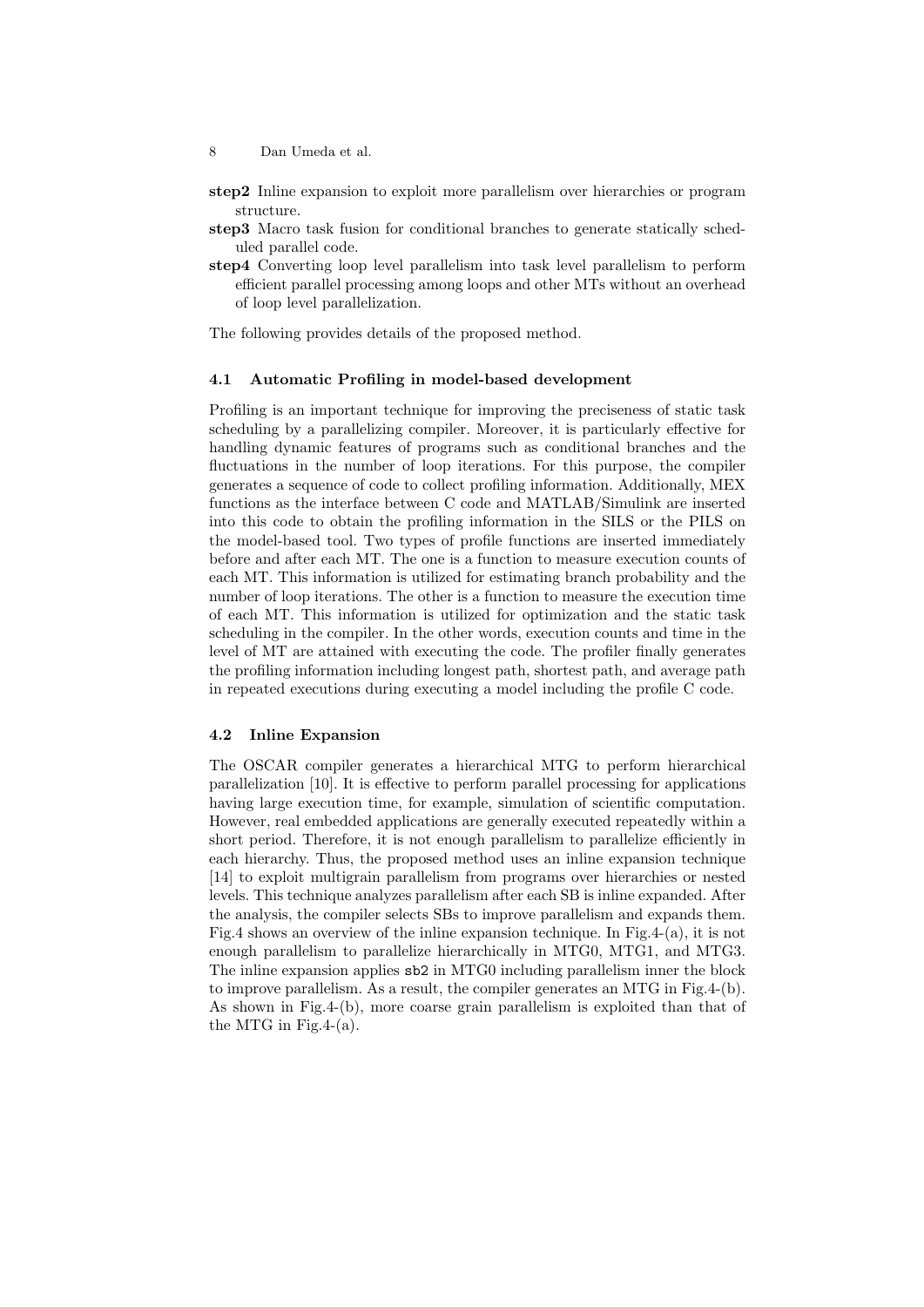

**Fig. 4.** Overview of the inline expansion technique

#### **4.3 Macro Task Fusion**

The OSCAR compiler has two types of task scheduling as mentioned in section 3.2. The one is the dynamic task scheduling that is applied to an MTG including conditional branches. The other is the static task scheduling that is applied to an MTG including no conditional branches. The static task scheduling is preferable for parallelization of the embedded applications because of its few runtime overhead. However, most of MATLAB/Simulink applications have Switch, Saturation and Trigger blocks that are converted into if-statements by Embedded Coder. It introduces to choose the dynamic task scheduling including the runtime overhead. Since these conditional branches cannot be handled by the static task scheduling, the proposed scheme applies macro task fusion to MFG to hide conditional branches inside MTs. The method is described as follows.

- **step 1** Search MFG nodes having a conditional branch.
- **step 2** For each conditional branch node found in step 1, apply step 3-6.
- **step 3** Search a set of MFG nodes that is post-dominated by the conditional branch node.
- **step 4** Define a post-dominator node having a minimum number of the MT with the exception of the conditional branch node as an exit node.
- **step 5** Merge a group from the conditional branch node and the exit node into a single MT.
- **step 6** Generate a fused MT including conditional branches inner the MT.

This process eliminates all conditional branches from an MFG. After the technique, if the fused MT has enough parallelism inner the MT, duplications of if-statements [15] is applied to it for an improvement of parallelism.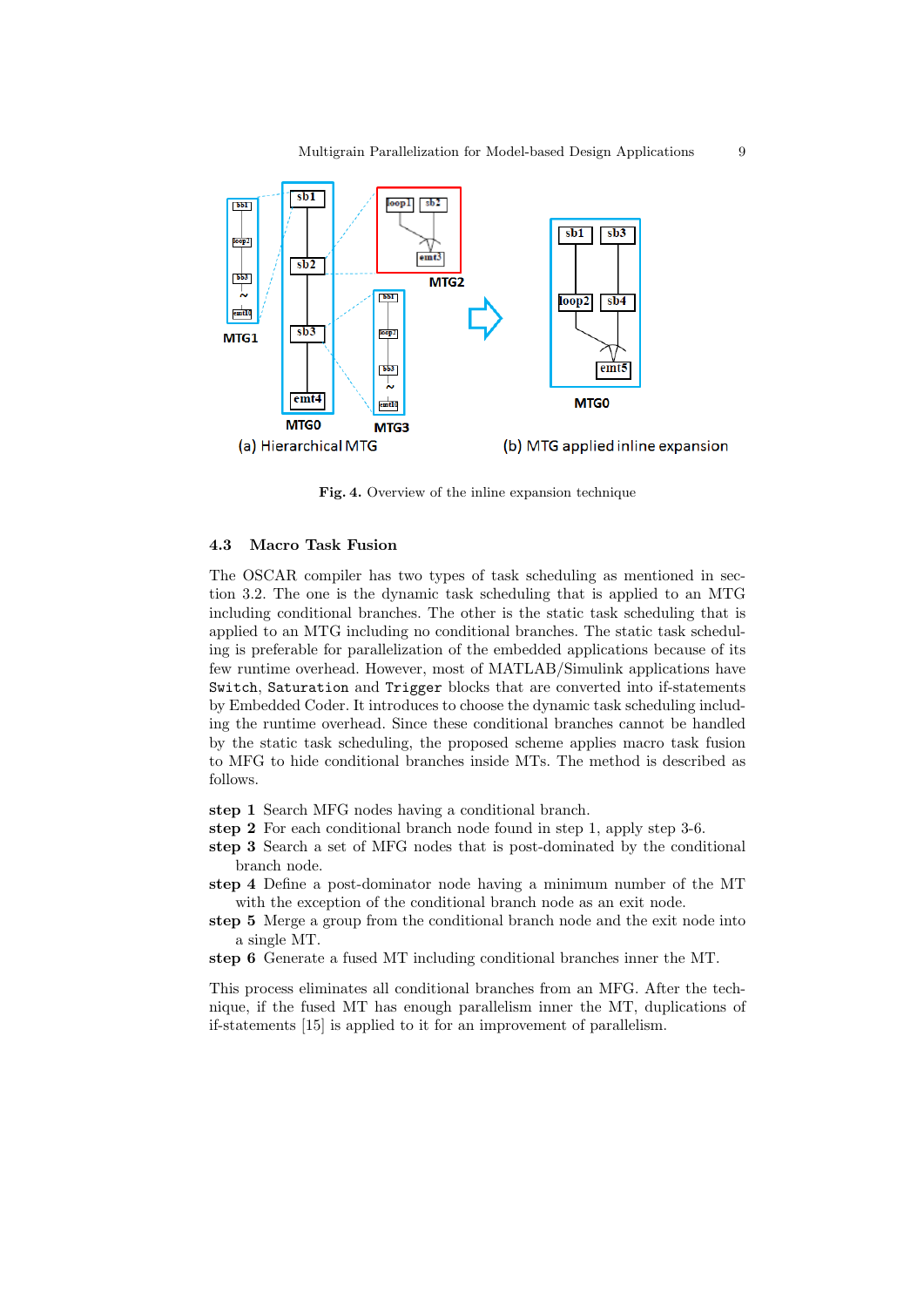Fig.5 shows an overview of the macro task fusion technique. At the step 1, the compiler searches MFG nodes having a conditional branch from an MFG. At the step 2, the compiler applies step 3-6 to each conditional branch node found step 1. At the step 3, the compiler searches a post-dominator of the conditional branch node. At the step 4, the compiler chooses a node having a minimum number in the post-dominators with the exception of the conditional branch node. Then, the node is defined as an exit node of the conditional branch node. At the step 5, the compiler merges a group from the conditional branch node and the exit node into a single MT. As a result, the compiler generates a fused MT including conditional branches inner the MT at the step 6.

In this example, the compiler chooses bb1 and bb7 having a small circle inside a node that represents a conditional branch in Fig.5-(a). In Fig.5-(a),  $bb1$ dominates bb1, bb5, sb6, bb7, bb10 and emt11. Additionally, bb7 dominates bb7, bb10 and emt11. Therefore, the compiler chooses bb5 and bb10 as the exit node for each of the conditional branch nodes. Merging bb1-5 and bb7-10, the compiler generates an MFG as shown in Fig.5-(b). In this figure, block shows the merged MT by the technique. Exploiting parallelism using the Earliest Executable Condition Analysis, the compiler generates an MTG as shown in Fig.5- $(c)$ . Then, the duplication of if-statements applies to inner **block3** not to eliminate parallelism. bb1 including if-statements is duplicated, and block3 is divided into two nodes. As a result, the compiler generates an MTG having duplicated MTs such as block3 and block4 as shown in Fig.5-(d). Thus, a compiler coarsens MTs without losing parallelism and can apply static task scheduling without runtime overhead to an MTG having conditional branches.



**Fig. 5.** Overview of the macro task fusion technique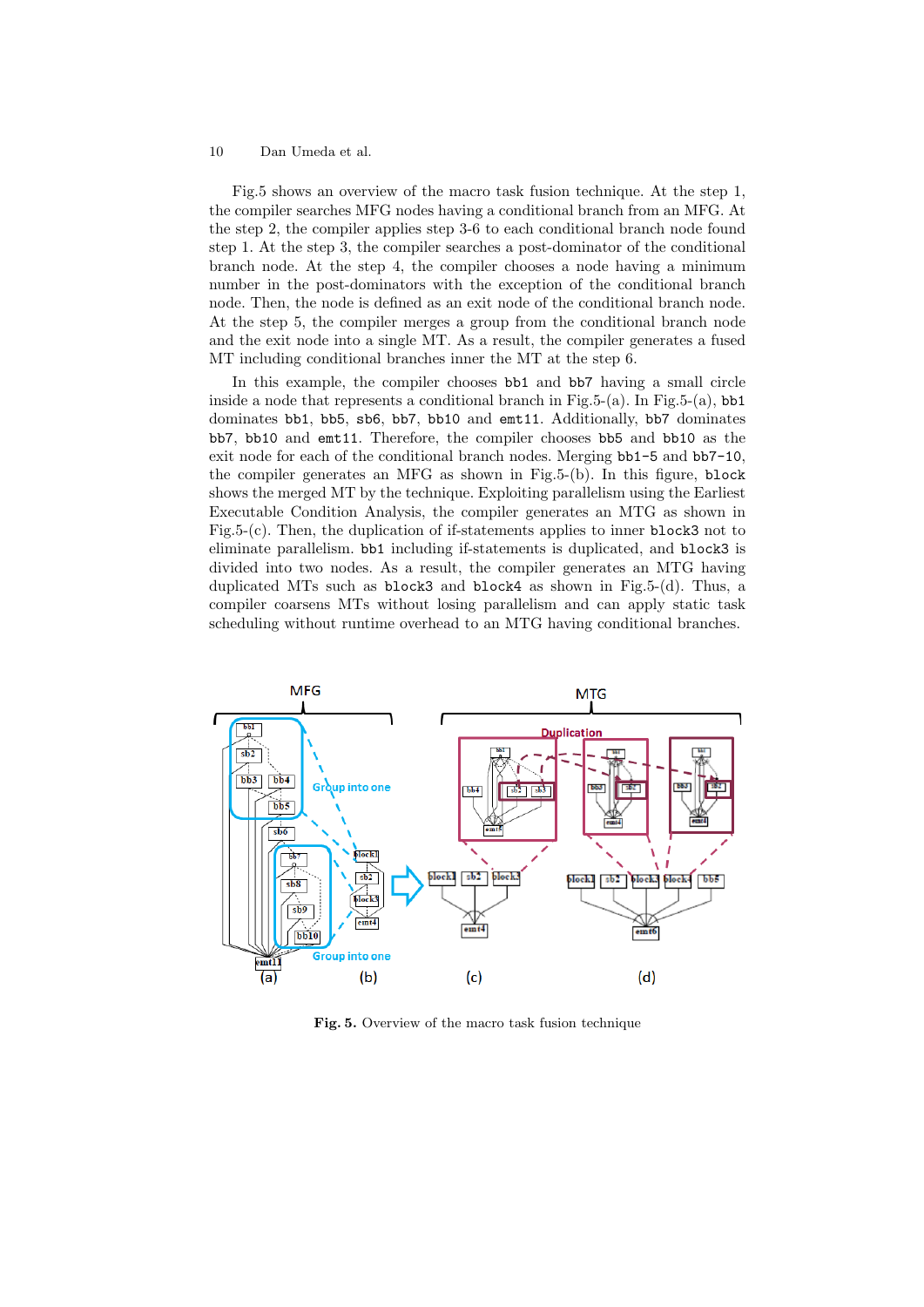#### **4.4 Converting Loop Level Parallelism into Task Level Parallelism**

Kumura et al. [9] has proposed the block level parallelization technique from the data flow graph of the block diagram of a model. This method enables us to exploit parallelism among blocks in the model. However, it is difficult to exploit parallelism in a block using only information of the block diagram. In contrast, this paper proposes the multigrain parallelization technique from auto-generated C code. The code level analysis in this method enables us to exploit loop level parallelism in addition to task level parallelism. In this paper, parallelizable loops shown as Doall are decomposed into n small Doalls (or MTs) statically to perform parallel processing efficiently without a runtime overhead of loop level parallelization. In this method, the n is a number decided by less than a number of processor cores and  $T_{min}$ .  $T_{min}$  is defined as a minimum task cost for loop level parallelization considering overheads of parallel thread fork/join and task scheduling on each target multi-core [10].

These decomposed small Doalls can be executed in parallel among other MTs. After parallelizable loop decomposition, the static task scheduler in section 3.2 assigns all MTs including decomposed Doalls onto processor cores.

# **5 Performance Evaluation of MATLAB/Simulink Applications on Multi-cores**

This section describes performance evaluation of the proposed multigrain parallelization technique for MATLAB/Simulink applications on several multi-core platforms.

## **5.1 Target MATLAB/Simulink Applications**

This section evaluates the performance on Intel and ARM multi-cores using three important applications such as road tracking for self-driving cars, vessel detection for medical image recognition, and anomaly detection for pattern recognition really used an industry. These applications have both parallelism among Simulink blocks and inner a block. Therefore, they are suitable to be parallelized by the automatic multigrain parallelization technique. Each application is described in the following.

**Road Tracking.** Road tracking in a model of [16] is an image processing to detect and track edges set in primarily residential settings where lane markings may not be present. The model has over one hundred Simulink blocks and block level parallelism among Simulink blocks in the left road and right road. The size of an input image is 320 x 240 pixels. In this evaluation, For Iterator blocks are expanded and S-Function blocks of parallel Hough transformation [17] are used instead of library Hough Transformation block to be close real embedded applications.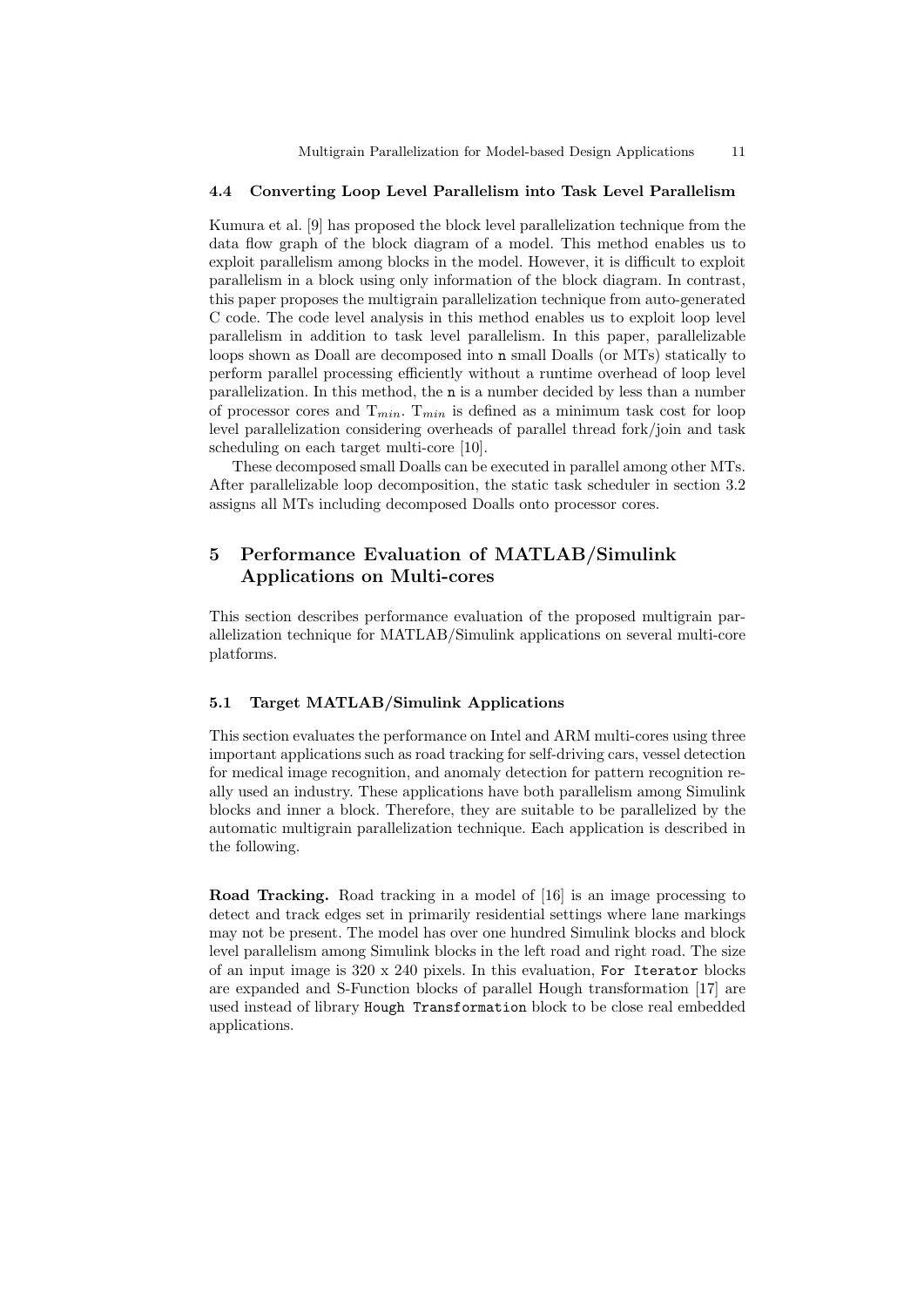**Vessel Detection.** Vessel detection model implemented from [18] is an image processing to detect vessels from retinal images for a diagnosis of various eye diseases. The model is simplest in the three applications and includes one Data Type Conversion, one MinMax, one Switch and eight MATLAB Function blocks using the Kirsch's edge operator blocks. The operator blocks are in parallel. The size of an input image is 200 x 170 pixels.

**Anomaly Detection.** Anomaly detection model is a real product application in A&D CO., LTD. and an image processing to detect anomaly from an input image. The model is most complex and has longest execution time in the three applications. It includes morphological opening, morphological dilation, blob analysis blocks and so on. There is parallelism among some image processing block. The size of the input image is 600 x 600 pixels.

#### **5.2 Evaluation Environment.**

This evaluation uses the Intel Xeon X5670 and the ARM Cortex-A15. The Xeon X5670 processor has six processor cores with each processor core running at 2.93 GHz. Each processor core has 32 KB L1-cache and 256 KB L2-cache. 12 MB L3 cache is shared on six processor cores. The Cortex-A15 processor has four 1.60 GHz processor cores. Each processor core has 32 KB L1-cache, and four processor cores has a shared 2 MB L2-cache.

## **5.3 Performance Evaluation on multi-cores**



Fig. 6. Speedup ratio for MATLAB/Simulink applications on Intel and ARM multicores

Fig.6-(a) and (b) shows average speedup obtained by using only the task level parallelization technique that is similar to the single level parallelization technique in [9] and the multigrain parallelization technique corresponds to proposed method on Intel Xeon X5670 and ARM Cortex-A15. The speedups in Fig.6-(a) and (b) are relative to sequential execution using only one core of each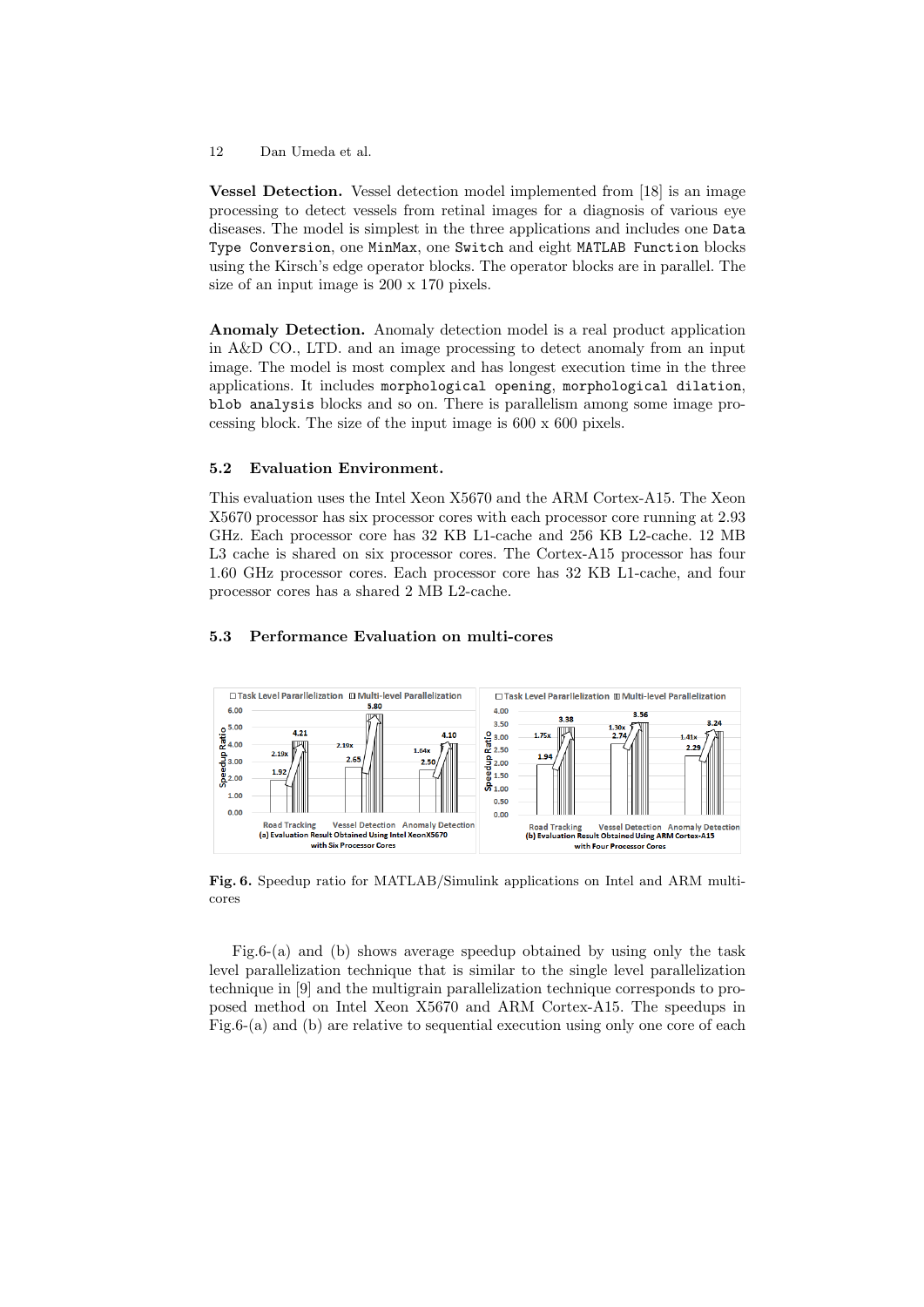application. 1.92 times speedup for the road tracking application, 2.65 times speedup for vessel detection application and 2.50 times speedup for the anomaly detection application can be achieved using the task level parallelization technique on Intel Xeon X5670 with six processor cores. On ARM cortex-A15 with four processor cores, 1.94 times speedup for the road tracking application, 2.74 times speedup for the vessel detection application and 2.29 times speedup for the anomaly detection application can be achieved using the task level parallelization technique.

In speedup of the proposed method, 4.21 times speedup for the road tracking application, 5.80 times speedup for the vessel detection application and 4.10 times speedup for the anomaly detection application can be achieved using the multigrain parallelization technique on Intel Xeon X5670 with six processor cores. On ARM cortex-A15 with four processor cores, 3.38 times speedup for the road tracking application, 3.56 times speedup for the vessel detection application and 3.24 times speedup for the anomaly detection application can be achieved using the multigrain parallelization technique. Therefore, the proposed method attains 2.19 times speedup for the road tracking application, 2.19 times speedup for the vessel detection application and 1.64 times speedup for the anomaly detection application compared with the execution using the task level parallelization technique on Intel Xeon X5670 using six processor cores. On ARM Cortex-A15 with four processor cores, 1.75 times speedup for the road tracking application, 1.30 times speedup for the vessel detection application and 1.41 times speedup for the anomaly detection application compared with the execution using the task level parallelization technique.



**Fig. 7.** Execution time per a frame for the road tracking application on Intel and ARM multi-cores

Further, this paper describes execution time per a frame for the road tracking application with a scatter per an input image. Fig.7-(a) and (b) shows execution time per a frame on Intel Xeon X5670 and ARM Cortex-A15 for the road tracking application. The upper lines in Fig.7- $(a)$  and  $(b)$  show execution time of ordinary execution. Each of the execution fluctuates from 1.705 ms to 4.728 ms on Intel Xeon X5670 and from 10.58 ms to 32.36 ms on ARM Cortex-A15. The middle lines in Fig.7-(a) and (b) show execution time using the task level parallelization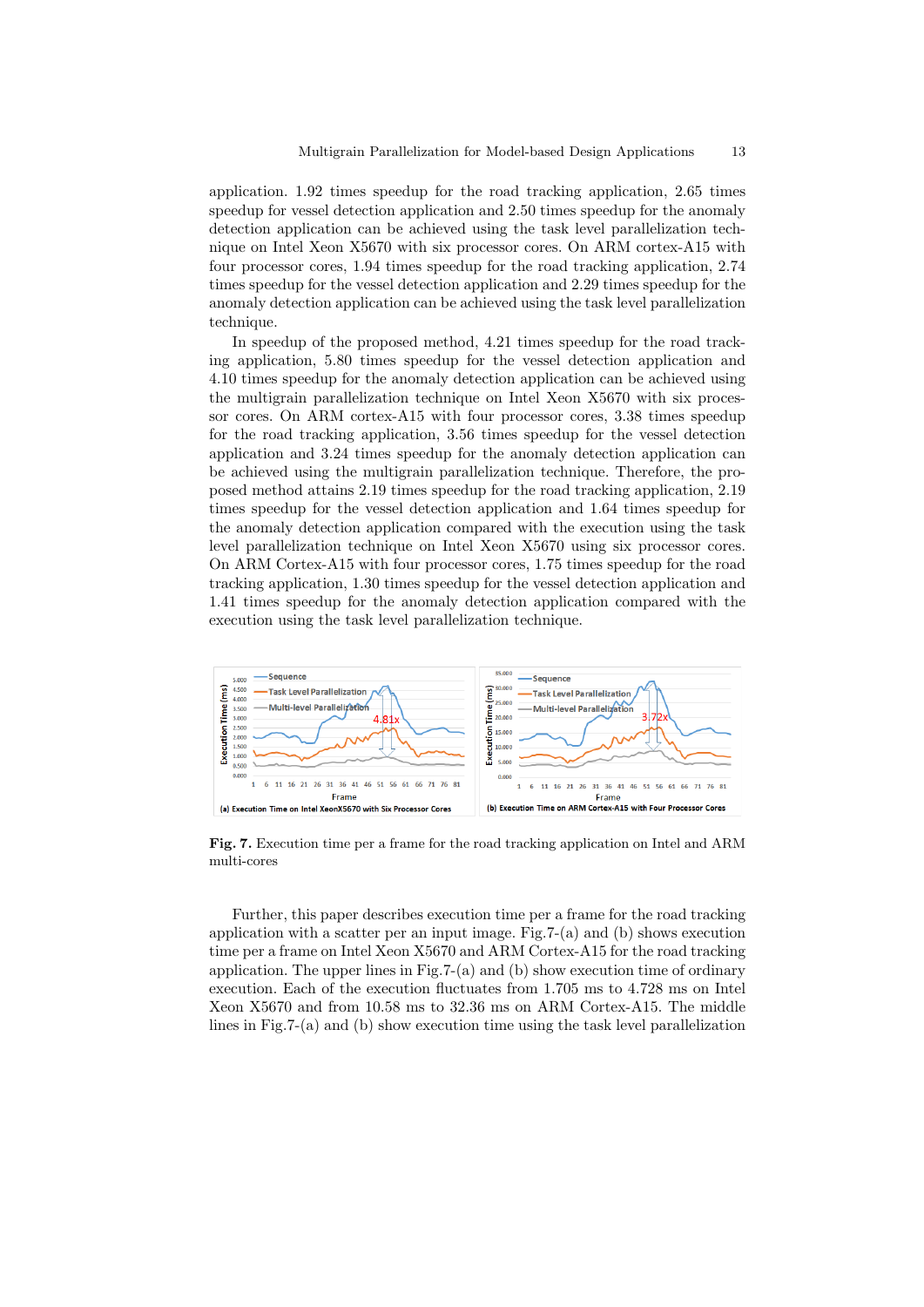technique. Each of the execution fluctuates from 0.815 ms to 2.510 ms on Intel Xeon X5670 with six processor cores and from 4.88 ms to 17.02 ms on ARM Cortex-A15 with four processor cores. The lower lines in Fig.7-(a) and (b) show the execution time using the multigrain parallelization technique. Each of the execution fluctuates from 0.459 ms to 0.983 ms on Intel Xeon X5670 with six processor cores and from 3.38 ms to 9.04 ms on ARM Cortex-A15 with four processor cores. Clearly, each variance of the execution time of the multigrain parallelized program is much lower than that of each sequential program on each processor. Therefore, the proposed method allows us to perform stable execution regardless of on input image. In worst case of sequential execution time on each processor, proposed method gives us 4.81 times speedup on Intel Xeon X5670 with six processor cores, and 3.72 times speedup on ARM Cortex-A15 with four processor cores using the multigrain parallelization technique compared with the sequential execution on each processor.

## **6 Conclusions**

This paper has proposed the automatic multigrain parallelization scheme using the OSCAR compiler for embedded applications developed by MATLAB/ Simulink. This scheme exploits multigrain parallelism from auto-generated C code by Embedded Coder and optimizes this code. The proposed method includes three techniques of the inline expansion, the macro task fusion of conditional branches and the converting loop level parallelism into task level parallelism. The inline expansion is used to exploit more parallelism over hierarchies or nested levels. The macro task fusion is used to generate the statically scheduled parallel code without the runtime overhead. The converting loop level parallelism into task level parallelism is used to improve parallelism without the overhead of loop level parallelization. Additionally, the proposed method also includes the automatic profiling framework to improve performance of the statically scheduled parallel code.

Using the proposed method, this paper parallelized three important applications such as road tracking for self-driving cars, vessel detection for medical image recognition, and anomaly detection for pattern recognition really used an industry. In the performance evaluation, the OSCAR compiler with proposed method gave us 4.21 times speedup for the road tracking application, 5.80 times speedup for the vessel detection application and 4.10 times speedup for the anomaly detection application on Intel Xeon X5670 with six processor cores. Moreover, 3.38 times speedup for road tracking, 3.56 times speedup for the vessel detection application and 3.24 times speedup for the anomaly detection application on ARM Cortex-A15 with four processor cores. Comparing with the execution using the task level parallelization technique that is similar to the previous method for MATLAB/Simulink applications, the proposed method attained from 1.30 to 2.19 times speedup on different multi-cores such as Intel or ARM. The proposed method has successfully improved performance applications developed by MATLAB/Simulink on multi-core processors.